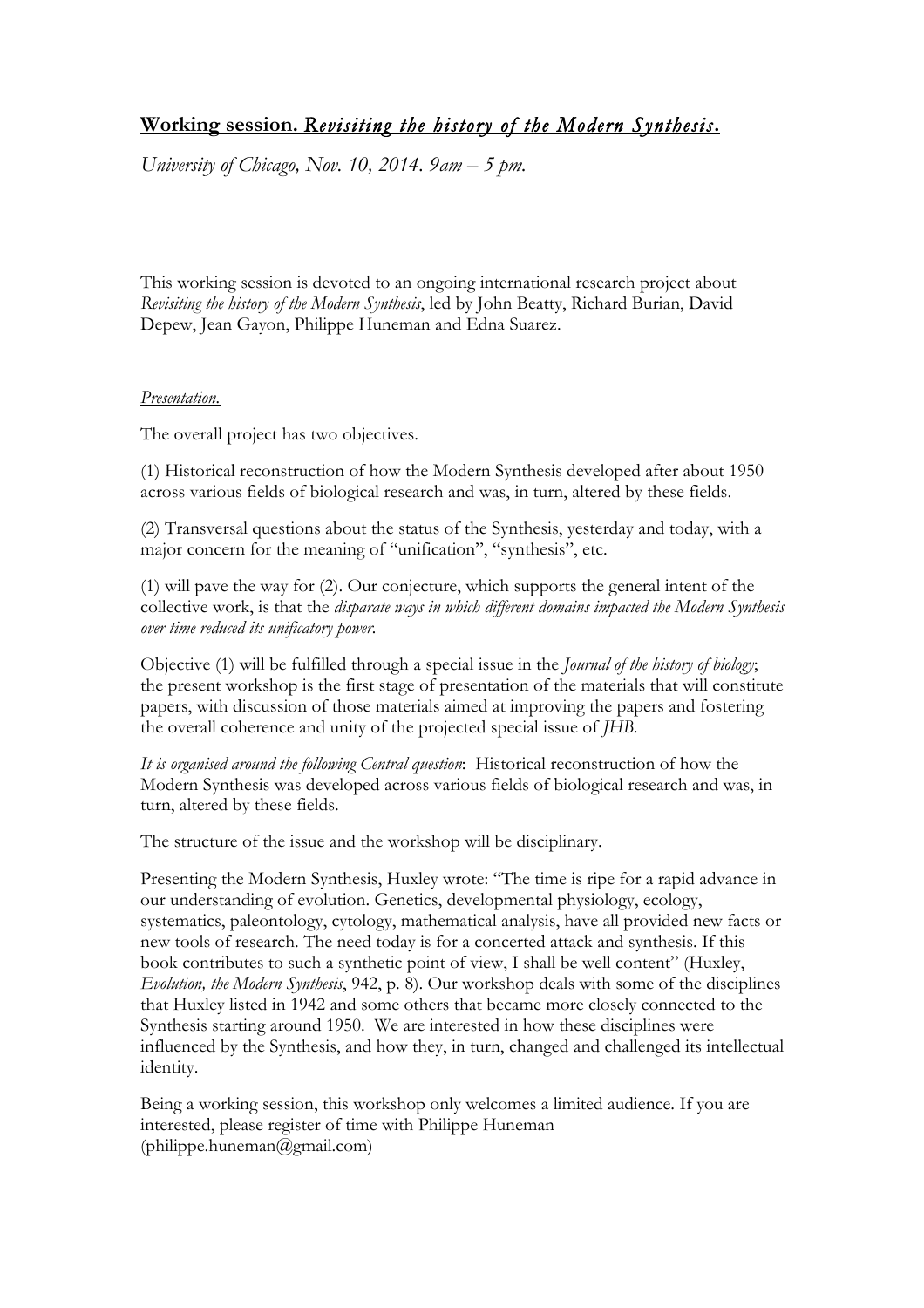We are grateful to Prof. Robert J. Richards and the Fishbein Center of the University of Chicago for kindly providing us with a conference room.

## *Tentative Schedule.*

9.00- 9.25. Jean Gayon (Paris). *The idea of a Modern Synthesis and its evolution: a bibliometrybased approach.*

9.25- 9.50 John Beatty (Vancouver). *The problem of creativity: what role for selection?*

9.50-10.15 Richard Burian (Virginia Tech) *Genetics*

10.15-10.40 David Sepkoski (Berlin) *Palaeontology*

*Break*

11-11.25 Anya Plutynski (Saint-Louis) *Speciation*

11.25-11.50 Jean-Baptiste Grodwohl (Salvador de Bahia). *Behaviour, evolution of sociality* 

## *Lunch Break*

1.30 – 1.55 Philippe Huneman (Paris). *Ecology, environment*

1.55- 2.20 Edna Suarez (Mexcio). *Molecular evolution*

2.20- 2.45 Alan Love (Minnesota). *Development*

2.45- 3.15 Maureen O'Malley (Exeter). *Microbiology Break*

3.30-5 **General Discussion**